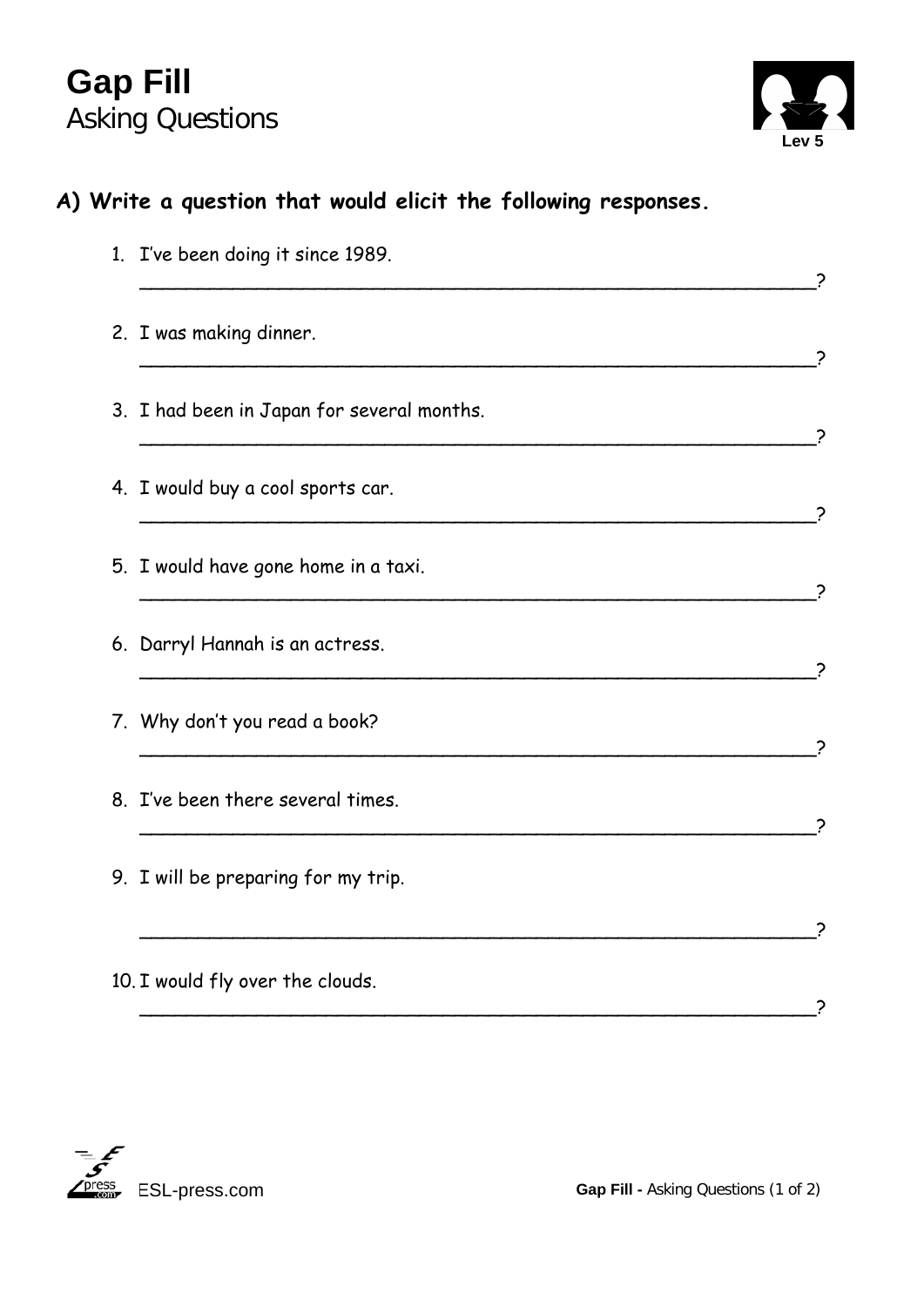## **B) Work with a partner. Student A will ask questions in order to fill in the missing information. Student B answers. Then, switch roles.**

Student A: Hidena quickly ate \_\_\_\_\_\_\_\_\_\_\_ because she was late for an \_\_\_\_\_\_\_\_\_\_ The president of Dolls-R-us had \_\_\_\_\_\_\_\_\_ her to an interview and she really needed to be there on time. Thankfully, she had just bought a \_\_\_\_\_\_\_\_\_\_\_\_\_\_ and the weather was beautiful, so driving there would be \_\_\_\_\_\_\_\_. She hastily brushed her \_\_\_\_\_, checked her \_\_\_\_\_\_\_\_\_ in the mirror, ran to the front door of her apartment and slipped her \_\_\_\_\_\_\_\_\_ on. When she opened the door and stepped outside, her \_\_\_\_\_\_sank. A tow-truck was lifting her car off the street. She couldn't believe it. She hurried down the front steps and ran up to the \_\_\_\_\_\_ of the truck. He was a \_\_\_\_\_\_\_\_\_\_\_ man with a dark stain on his white undershirt. She said "hey, that's my car! Put it down!" The driver just laughed and said, " and slipped her a \_\_\_\_\_\_ with a telephone number on it. She began to panic. "But I have a job interview and need to be there in \_\_\_\_\_\_\_\_\_\_\_\_\_, can you just let me off with a warning?" she asked. "No," he said, smiling, "but I can give you a lift." She didn't know what to do. Part of her didn't feel like riding with this large dirty man. But, did she have a choice? "Okay," she said and sighed. An hour later, \_\_\_\_\_\_\_\_\_\_ jumped for joy as she exited the Dolls-R-us building. She dialled the number on the card the driver had given her. She heard him pick up on the other end. She said, "\_\_\_\_\_\_\_\_\_\_\_\_\_\_"

Student B: \_\_\_\_\_\_\_ quickly ate breakfast because she was late for an important meeting. \_\_\_\_\_\_\_\_\_\_\_\_\_\_ of Dolls-R-us had invited her to an interview and she really needed \_\_\_\_\_\_\_\_\_\_\_\_\_\_. Thankfully, she had just bought a new car and the weather was \_\_\_\_\_\_\_\_\_\_\_, so driving there would be easy. She \_\_\_\_\_ brushed her teeth, checked her appearance in the mirror, ran to \_\_\_\_\_\_\_\_\_\_\_\_\_ of her apartment and slipped her high heels on. When she opened \_\_\_\_\_\_\_\_\_\_ and stepped outside, her heart sank. A \_\_\_\_\_\_\_\_\_\_\_ was lifting her car off the street. She couldn't believe it. She hurried down the front steps and ran up to the driver of the truck. He was a large muscular man with a \_\_\_\_\_\_\_\_\_ on his white undershirt. She said "\_\_\_\_\_\_\_\_\_\_\_\_\_\_\_\_\_\_\_\_\_\_" The driver just laughed and said, "sorry honey, no parking after seven. Take it up with the authorities," and slipped her a card with a \_\_\_\_\_\_\_\_\_\_\_\_\_\_\_\_ on it. She began to panic. "But I have a <u>come and need to be there in fifteen minutes</u>, can you just let me off with a warning?" she asked. "No," he said, smiling, "but I can give you a \_\_\_." She didn't know what to do. Part of her didn't feel like \_\_\_\_\_\_\_\_\_\_ large dirty man. But, did she have a choice? "Okay," she said and sighed. An hour later, Hidena jumped for joy as she exited the \_\_\_\_\_\_\_\_\_\_\_\_\_\_. She dialled the number on the card the driver had given her. She heard \_\_\_\_\_\_\_\_\_\_ on the other end. She said, "thank you so much!"

 $\mathcal{L} = \mathcal{L} \times \mathcal{L} = \mathcal{L} \times \mathcal{L} = \mathcal{L} \times \mathcal{L} = \mathcal{L} \times \mathcal{L} = \mathcal{L} \times \mathcal{L} = \mathcal{L} \times \mathcal{L} = \mathcal{L} \times \mathcal{L} = \mathcal{L} \times \mathcal{L} = \mathcal{L} \times \mathcal{L} = \mathcal{L} \times \mathcal{L} = \mathcal{L} \times \mathcal{L} = \mathcal{L} \times \mathcal{L} = \mathcal{L} \times \mathcal{L} = \mathcal{L} \times \mathcal{L} = \mathcal$